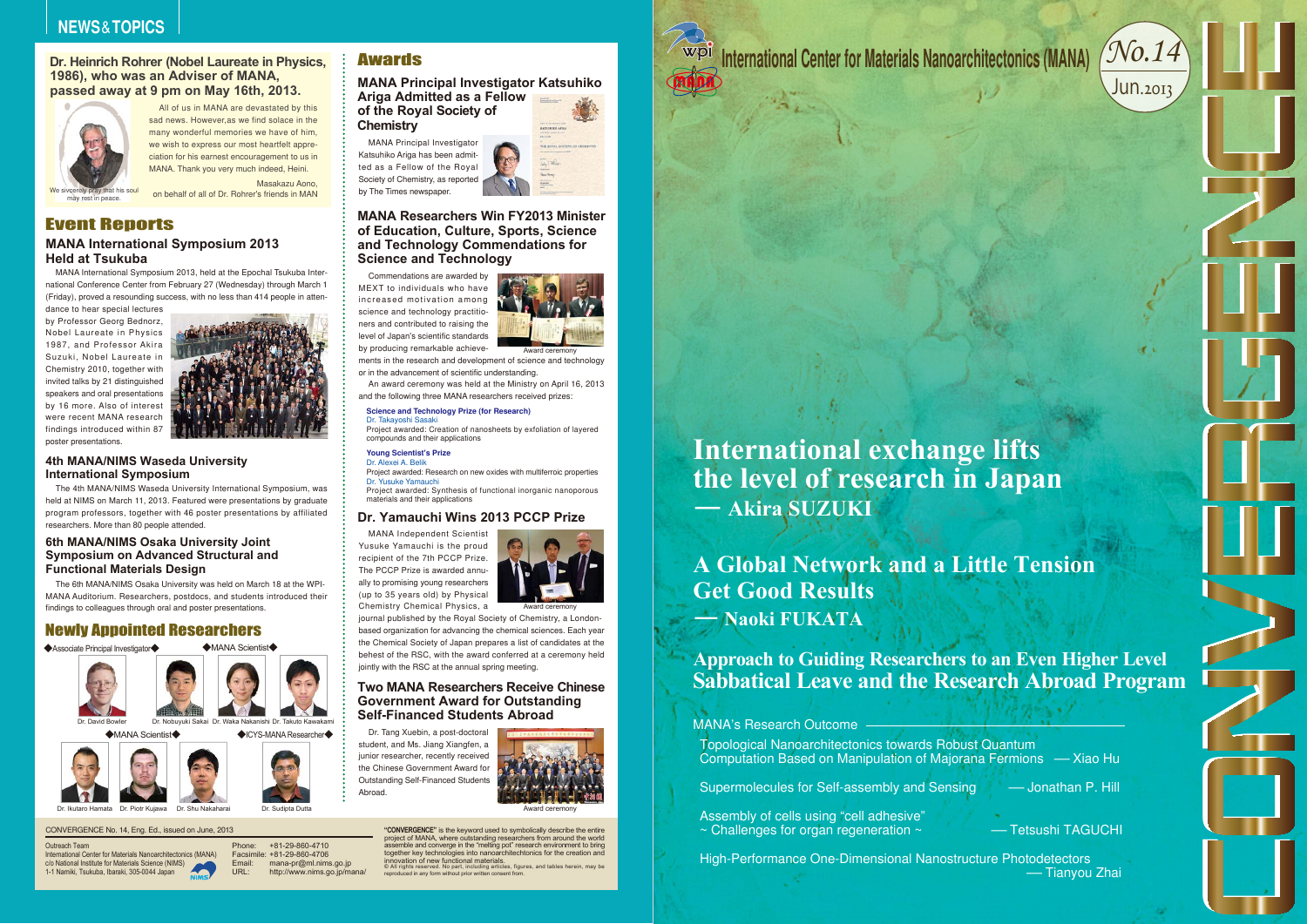Professor Suzuki graduated from the Department of Chemistry, Faculty of Science, Hokkaido University, in 1954 and completed his doctoral degree at the Department of Chemistry, Graduate School of Science, Hokkaido University, in 1960. In 1961 he became an associate professor in the Department of Synthetic Chemical Engineering, School of Engineering, Hokkaido University, before becoming a postdoctoral researcher at Purdue University in the United States in 1963 (under Professor Herbert C. Brown). Professor Suzuki became a professor in the Department of Applied Chemistry, Faculty of Science, Hokkaido University, in 1973, then a professor at Okayama University of Science in 1994, and next a professor at Kurashiki University of Science and the Arts in 1995. He was a visiting professor at Purdue University in 2001 and at the Academia Sinica in Taiwan and National Taiwan University in 2002. He is currently a professor emeritus at Hokkaido University. He studied organoboron chemistry under the Nobel Prize Laureate Professor Herbert C. Brown at Purdue University, and applied this experience to cross-coupling reactions. Professor Suzuki was awarded the Nobel Prize in Chemistry in 2010 for his outstanding contributions to organic synthesis reactions using organoboron compounds. In addition, he has been awarded several other honors including the Weissberger-Williams Lectureship Award in 1986, the Chemical Society of Japan Award in 1989, the H. C. Brown Lecture Award in 2000, the Japan Academy Prize in 2004, the Person of Cultural Merit, Order of Culture in 2010, and membership in the Japan Academy in 2011.

# **International exchange lifts the level of research in Japan**

Interviewew: Akio ETORI, Science Journalist

# **Akira SUZUKI**

remainder was research on various organic syntheses using organoboron compounds.

If we limit ourselves to cross-coupling, then there was probably nothing particularly serendipitous. For me, encounters with serendipity came in other research. It played a role in coming up with the idea of reacting <sup>α</sup>,β-unsaturated carbonyl compounds with organoboron compounds as part of my research into creating C-C bonds, immediately after returning from my time with Professor Brown. I realized by myself that the carbon group attached to the boron atom should be able to transfer to the terminal carbon of a vinyl group via a pseudo six-membered ring structure formed by boron coordinated at the oxygen atom in an <sup>α</sup>,β-unsaturated carbonyl compound, and should thus form a C-C bond. When I actually asked a student to do this, the reply was "It worked professor! There's no absorption peak indicating a ketone with an attached α,β-unsaturated double bond." I asked my assistant to do additional testing, and when the reaction was confirmed, I quickly sent a letter to Professor Brown. Since Professor Brown also found this interesting and wanted to be involved in the research, we proceeded with the ketone reaction in my lab and the aldehyde reaction in Professor Brown's lab. My group gradually uncovered such details as that the compound with a methyl group attached at the α position carbon reacted at both 0 ° C and room temperature, and that the compound with a methyl group inserted at the β position carbon did not react at room temperature but reacted as the temperature was increased. However, in Professor Brown's group, although the compound with the methyl group attached at the <sup>α</sup> position carbon reacted, the compound with the methyl group inserted at the β position carbon did not react, even when the temperature was raised. Even after we had exchanged several letters, the reaction did not work well in Professor Brown's lab. Yet, when we performed additional testing in our lab, it seemed that the compound with a methyl group at the β position carbon was reacting. Even now, I remember that in reply to my letter informing Professor Brown of the results, he wrote something along the lines of "Chemistry should be international. Why is there such a big difference between the two locations in Sapporo, Japan, and West Lafayette, Indiana, United States?"

In fact, both of us were correct. You see, we had been using nitrogen gas as an inert gas. But a minute amount of oxygen contained within that nitrogen was exhibiting catalytic action which promoted the reaction. In other words, the organoboron compound was reacting with the small amount of oxygen and creating organic radicals which were affecting the reaction. By

comparison, Professor Brown's lab was using nitrogen of 99.9999% purity, even at that time, and so naturally, there was no reaction because there was no oxygen. When they performed experiments by also adding oxygen, they observed the same reaction as our group. This is one example of the serendipity I experienced during my research on organoboron compounds. is encountered not only in chemistry but throughout all fields of science, I feel that it is also encountered throughout our lives, not just in the world of science. As Louis Pasteur said long ago, "fortune favors the prepared mind." Serendipity surely favors those who put the maximum effort into their work.

Speaking of serendipity, while I feel that it

In organic chemistry, creating carbon–carbon bonds is essential, and cross-coupling is one means to achieve this. Although I received my award for cross-coupling using organoboron compounds, from an objective standpoint it is because cross-coupling is the most effective method for carbon–carbon bonds and is currently very widely used. During my Nobel lecture, I received massive applause when I said "I have not taken out any patents on cross-coupling using organoboron compounds and hope that everyone can use it freely.

Although it is good to read a variety of books, I recommend that you read one great book thoroughly in order to build your foundation of knowledge. Although I have read a wide variety of books, there have been only two that have greatly changed my life, and one of these is "*Textbook of Organic Chemistry*" by Louis F. Fieser. At that time, Professor Fieser asked publishers in Japan to create a cheap version of his book so that it would be within reach of university students in Japan and Asia. I liked this book and found it so interesting that I kept a tally on the back cover each time I read it, and in no time at all I found that I had read it 33 times. The other book is "*Hydroboration*" by Professor Brown which is about the topic I discussed earlier. I used to tell my students "You should read one great book completely. This will be extremely beneficial for your research."

I guess it was something that I didn't see coming. In fact, on the night before Professor Herbert C. Brown's 90th birthday celebration and lecture in 2002, my wife and I were having dinner with Professor Brown and his wife that he first said "I have been thinking about nominating Akira for the Nobel Prize." When I said, "No, I have not done such work," Professor Brown replied "It is not up to you." Nomination for a Nobel Prize requires a letter of nomination, and in Professor Brown's case, it took 8 or 9 years from when he was first nominated until he was awarded the prize. Professor Brown nominated me two years in a row in 2002 and 2003 before he passed away at the age of 92 in 2004. After that, I didn't hold out much hope. However, in October 2010, the phone rang while I was at home writing a paper, and when I answered I was told "We have some very good news from Stockholm. Today, the Nobel Prize Committee announced the prize for chemistry and has decided to award it to you, Professor Suzuki. Will you accept the award?" In my shock, I realized for the first time that Nobel Prize winners were contacted directly by phone. **-The efforts of the late Professor Brown played a big part in receiving the award. The research topic for which you were awarded the Nobel Prize was cross-coupling.**

> I have heard that recently young people do not want to go overseas. I want to tell you that going to another country is beneficial. For example, even though you may think that it's not necessary to go abroad to study because high-level research on organometallic chemistry is being done in Japan, there are still many things that you can study only overseas. You can study the language of another country directly, and you can receive education and research guidance from specialist professors in the language of that country. A cultural aspect of Japanese is that much of the communication is left unsaid, but this is not always the case in other languages. If you can understand what the people of a country are saying and can explain your opinions clearly, then you can attain mutual understanding. I think that having discussions with people from a variety of countries and cultures broadens your thinking and the scope of your research. A variety of scholarship funding is also available these days, making your chances of

going abroad far more likely than in the past if you want to go. I want to tell young people to feel free to go because they have the opportunity.

At MANA, approximately half of the researchers are from overseas. This is amazingly good; in the past, this would have been unbelievable. Whereas I spoke of the importance of going overseas earlier, the existence of places in Japan where international researchers can come and interact more and more with Japanese researchers is also important. While it is important for us to go overseas to study their culture and technology, I would also like to encourage people from around the world to come to Japan and learn about our country. On top of this, I would like all of the international researchers to learn the Japanese language and discover Japanese technology and culture before they return to their home countries. The attitude of giving other countries a better understanding of Japan is extremely important for our country. Surely, deepening our mutual understanding and promoting the exchange of information are important for raising the level of research in Japan.

The sixth year of an organization is probably best described as still being in the early stages. I think that in the past, organizations worked hard with extremely high motivation in the early going. All of the researchers at MANA are similarly working hard. I have heard that MANA has a limit of 10 years, but I think that is probably too short. Since this is a place that makes an intellectual contribution to our country and was created by contributions from the national budget, it's a waste to talk of closing after 10 years. Research and education are things that inherently take a long time to bear fruit. It's also important to build upon the successes of MANA. How about if we all work together to put forward our current successful results and make them known to the country? Research results created over 10 years are a single step. I would really like to see the government support the continuation of MANA.



In Professor Brown's house

Starting from the beginning, when I was young, I became inspired after reading a paper by Professor Brown on hydroboration, and when I wrote a letter to him, he replied "If you are interested then you should come here," and my study abroad was decided. I studied the stereochemistry of hydroboration during my time with Professor Brown, and at that time, many researchers thought that the organoboron compounds obtained by hydroboration were too stable to be used for organic synthesis. The predominant school of thought was that only highly reactive organometallic compounds such as organolithium compounds and organoaluminium compounds could be used for organic synthesis. However, these compounds suffer from the drawback that although they are highly reactive, they decompose rapidly in the presence of water. By comparison, organoboron compounds are stable and do not decompose in the presence of water. I thought that this was advantageous in certain ways, and even after I returned to Hokkaido University, I continued to work actively with my students on organic synthesis using organoboron compounds. At the time, this kind of research was pretty much not being done anywhere in the world, not even in Japan.

As I continued my research, I came to realize that organoboron compounds could be used for a variety of interesting organic syntheses. One aspect of this research was cross-coupling. Research on cross-coupling took up approximately one third of my work. The

#### **Life-changing one book and one letter**

#### **-Congratulations once again, Professor Suzuki on being awarded the Nobel Prize.**

#### **Fortune favors the prepared mind**

#### **-Was there any serendipity in the path leading to the creation of cross-coupling?**

#### **-What is your message to young researchers?**

#### **Thoroughly reading one great book builds the foundation of knowledge for a researcher**

#### **Giving international researchers a better understanding of Japan is also important**

#### **-What do you think of the role of MANA?**

#### **-This is the sixth year of MANA. Please give us some advice for the growth of MANA in the future.**

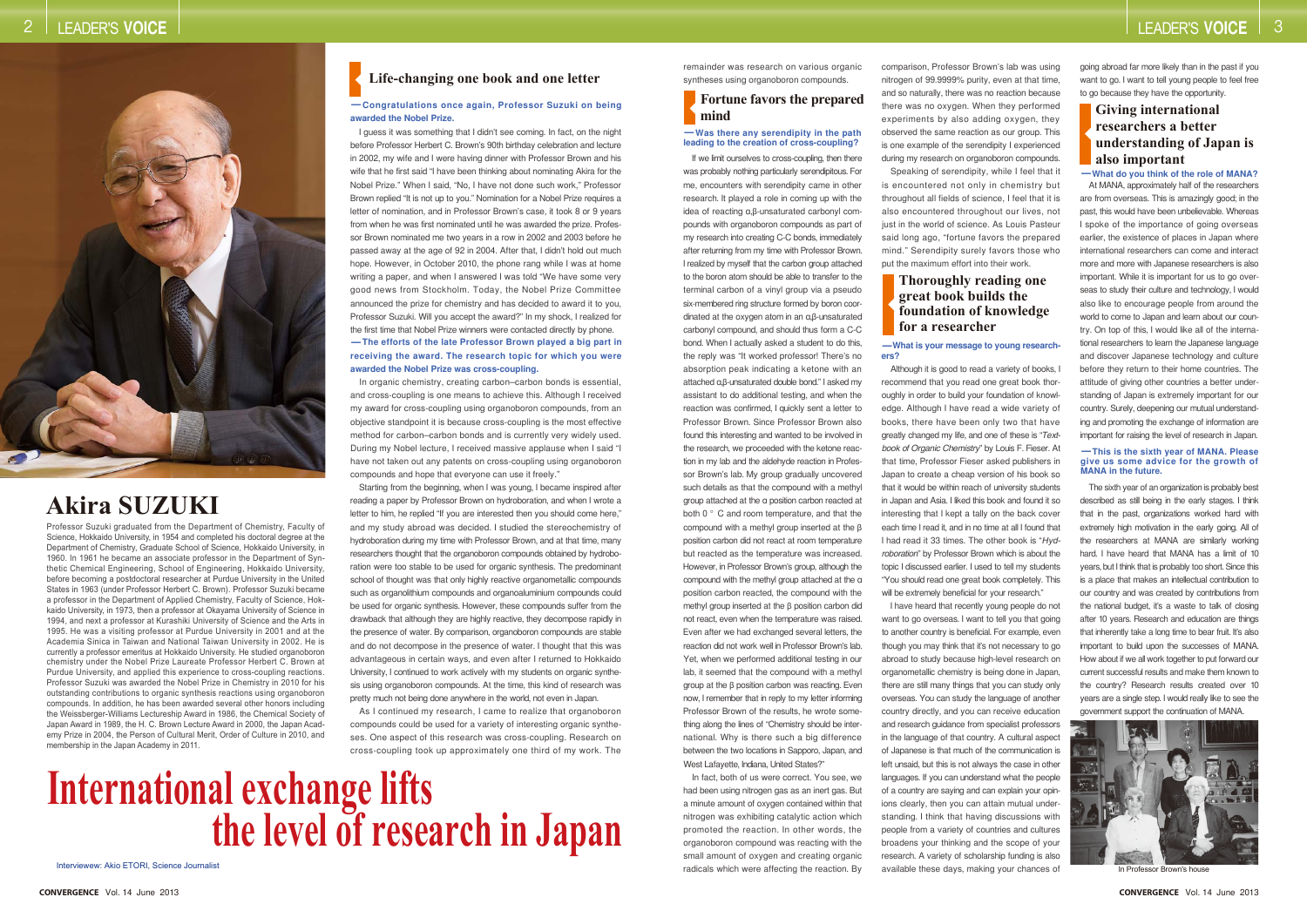I had been working in MINATEC-Leti, France as a visiting scientist for a year since Nov 2011. Leti is one of the biggest applied research centers for electronics in Europe and I was assigned to a member in a nano-characterization group. I performed the research on higher-k gate stack devices using NanoESCA. It was my first surprise that there were a large number of discussions every day and they were performed even at coffee breaks. However these discussions were beneficial for me to carry out my research effectively and understand French research style and French culture well.

During my stay in Grenoble, collaboration between NIMS and Leti was determined to be continued.Additionally I would maintain friendly contact with domestic and foreign scientists acquainted during this precious stay in Grenoble, which is a great asset in conducting future collaborative researches.

#### ■ Sabbatical Leave in France (Takayoshi Sasaki, MANA Principal Investigator)

In July last year, I took the opportunity to visit the Bordeaux Institute of Condensed Matter Chemistry (Institute de Chimie de la Matière Condensée de Bordeaux, ICMCB) in France for one month. Every day, I traveled to the research center by tram from the quest house provided for me, and spent a lot of time with many of the researchers there holding discussions, exchanging information, and so forth. Although the pace of working was quite relaxed compared to Japan, I got a strong feeling that their original scientific accumulation and traditional research were treated as important, while at the same time the latest topics were also being addressed. This way of working has brought many original results and achievements.

"MINATEC", one of the largest industry-academia collaboration clusters in Europe

Bordeaux is not only famous for wine, but also has spectacular streets in which many historical structures are still standing, and on my days off I walked around various places and was greatly refreshed by my activities despite my short time there.

I was also surprised at a 30 years old XPS apparatus showing the highest operation rate among apparatuses for surface analysis; it was equipped with automatic measurements for so many samples and easy-to-use operating system. According to my colleagues, this performance had been accomplished by interns coming every year; improvement of apparatus and novel preparation of the operating systems have been being done in order to keep the high performance . research institutes in Grenoble Football team in our group was Best 5

# **A Global Network and a LittleTension Get Good Results** Group Leader

**MANA actively uses our broad network of contacts to get researchers postings at overseas universities and research institutions. In particular, we have established a unique cultivation system that strives to arrange overseas postings for young researchers. The introduction of a sabbatical leave system is also bringing a breath of fresh air to our research.**

#### Collaborative Research with Charles University: A Diary of Working in Prague (Shinsuke Ishihara, ICYS-MANA Researcher)

MANA has an international atmosphere and is a "melting pot" that attracts researchers in various different fields from around the world. Thanks to this, I was lucky to have the opportunity to conduct collaborative research with researchers from Charles University in the Czech Republic specializing in nuclear magnetic resonance (NMR). The collaborative research progressed well, and in October 2012 I was invited by Professor L. Hanykova of Charles University to go to Prague, where I spent one month conducting research. Charles University is one of Europe's oldest universities (established in 1348), and the excellence of the academic staff and the discussions that I had with students left a great impression on me. I was given an opportunity to introduce my research results at a weekly seminar, where I also talked about Japanese culture. I could meet again my friends from Charles University who had previously enrolled at MANA/NIMS, allowing us to form closer connections, both personally and professionally. My time in the Czech Republic greatly contributed to the progress of the collaborative research.



Research Abroad to MINATEC-Leti (Yoshiyuki Yamashita, MANA Scientist)





Football tournament among





Naoki FUKATA

1998-2002 Research Associate, Institute for Materials Research, Tohoku University 2002-2005 Lecturer, Institute of Applied Physics, University of Tsukuba

2007-2010 MANA Independent Scientist, NIMS and PRESTO Researcher, Japan Science and Technology Agency 2011-present Associate Professor, Graduate School of Pure and Applied Sciences, University of Tsukuba. Currently Group Leader of the Semiconductor Nanostructured Materials Group

# **Approach to Guiding Researchers to an Even Higher Level Sabbatical Leave and the Research Abroad Program**

Well, it can be pretty hard to publish in our field. Sometimes you will see it, a postdoc who never smiles, except when looking at a copy of a paper fresh off the press. Then, there's a great big grin.

#### **Dr. Fukata, word has it that you are researching materials for solar cells. How are those different from other materials you have studied?**

#### **How do you intend to move your group forward from here?**

#### **It sounds like everything about your R&D of silicon nanomaterials is going really well.**

matter how small, deserves an assessment within its field. For instance, I usually make a few acquaintances at international conferences, and I make it a point to visit these newfound colleagues at their laboratories within a year. They are usually happy to see me again, and we often end up as good friends. This leads to the development of a global network, which in turn enables collaborative research projects across borders and provides numerous opportunities to make presentations at each other's organizations. And this, in turn, lets your work get assessed. In my group, our days are busy but we get along well. I think we all enjoy working together, and we strive to see that our findings get an assessment on the global stage.



1998 Ph. D., Division of Materials Science University of Tsukuba **Dr. Naoki Fukata (semiconductor physics)**

**We had an opportunity to talk with Dr. Naoki Fukata, currently head of the Semiconductor Nanostructured Materials Group and the youngest of the group leaders at NIMS. Since his 2007 appointment as PRESTO Researcher by the Japan Science and Technology Agency, Dr. Fukata has led a number of large projects to successful conclusions within, among others, the Next Generation World-Leading Researchers Program. What is Dr. Fukata up to now, and is he willing to share any secrets about group leadership? We asked to find out.**

Our group concept is pretty risky but, we think it's interesting—we are focusing on silicon, trying to tap unexplored structures and functions to bring out entirely new capabilities. We have spent years studying such things as impurity doping within semiconductors for application to transistors and the like, and we have also done much work on functional control by means of nanostructures. Now, we are bringing together those technologies to create nanowires and, by extension, to develop highly efficient solar cells that are inexpensive and place little burden on the environment.

**Dr. Fukata, you are the youngest of the group leaders. How do you go about managing your group?** Also, the solar power industry is strange in some respects. The emphasis is on cutting costs and only on cutting costs; when it comes to developing new solar cell materials, we run against a wall of conservatism. Japanese manufacturers have essentially been pushed out of overseas markets. If Japan hopes to regain its lead in this area, we'll have to smash through the barriers that currently limit the application of silicon.

Conventionally, solar cells consist of a flat, a two-dimensional structure of silicon p-n junctions that generate photovoltaic power. What we are working to develop is a three-dimensional structure of silicon nanowires, like pins sticking out of a pin cushion. Each wire acts as a solar cell with its own p-n junction, an arrangement by which we can pack together at least 100 times more p-n junctions within a given surface area. In another innovation, the cell surface shows an antireflective structure, which greatly cuts down on reflection losses. And, on a different but related note, when we take a substance down to the nanoscale, we start encountering different properties, different characteristics which we utilize to create, with silicon alone, a solar cell material that acts as if it were instead made up of numerous materials.

Well, not always. For one, if we increase the area of p-n junctions to be 100 times bigger, we'll probably end up with 100 times more defects. So, in order to raise the efficiency of our solar cell, we have to find some way to overcome these defects.

There are nine people in our group, and we are a diverse bunch, with members from India, China, Bulgaria (short term), Vietnam (short term), and Japan. We Japanese are in the minority, so we all communicate in English. We have different nationalities and come from different cultures; yet, while respecting those differences, we make no compromises and take no shortcuts. We try, we fail, we learn from our mistakes.

If I were older and had some charisma, perhaps people would follow

me naturally. But you see I'm young, I don't look very dignified, and when I introduced myself to postdocs that arrive from overseas, they say "What, you're the boss?" People look at me, consider me an equal, at best, and don't take kindly to being lectured. I understand that. This also means that as the leader, I have to study. No one respects leaders that don't know what they're talking about. So I have to set an example, as a capable researcher, as a capable writer of papers. You can't talk down to group members to get them to do what you want, or you will soon find that you no longer have a functional group. My job goes well beyond securing research funds and extends to providing day-to-day assistance to group members. For instance, some overseas researchers can't read Japanese manuals, so we have to help with that. If there is an error in an experiment, we fix it. If they need some help with daily life, we provide it. What's also required for the job is a spirit of giving.

Of course, as I mentioned before, there's the issue of securing funds. Almost all of our research is conducted with external funding. If that stops, so does our research. I'm always worried about what we will be researching two or three years out, and how we will the funding that research. When applying for funds, it's important that the research theme and content be in tune with the times, and so I always have my antenna out to pick up that tune. This requires a certain keenness—a bit of tension—that I try to maintain on a daily basis.

The single most important point in research is that a finding, no

5



Social gathering with old friend



Lecture at the se